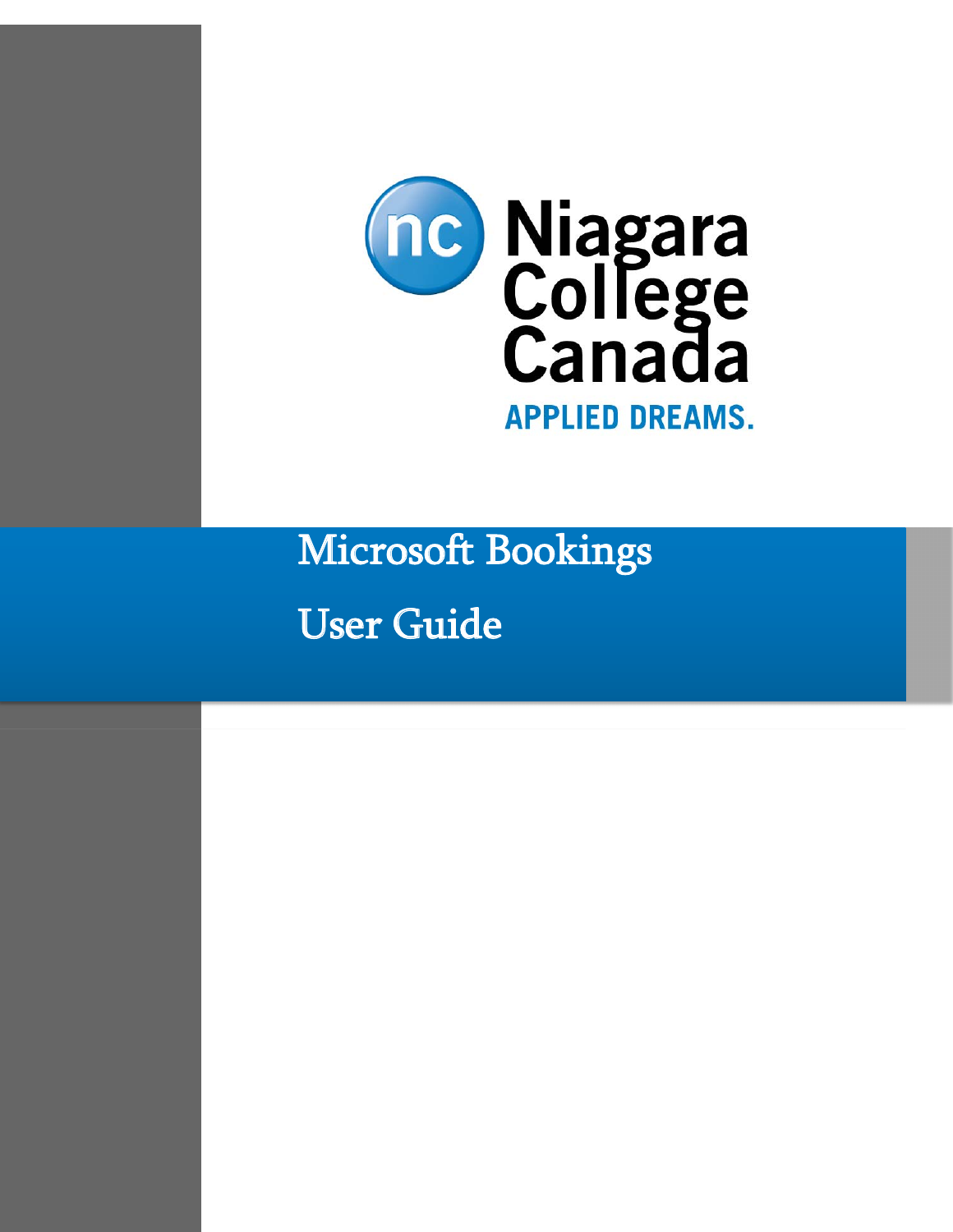

# **Table of Contents**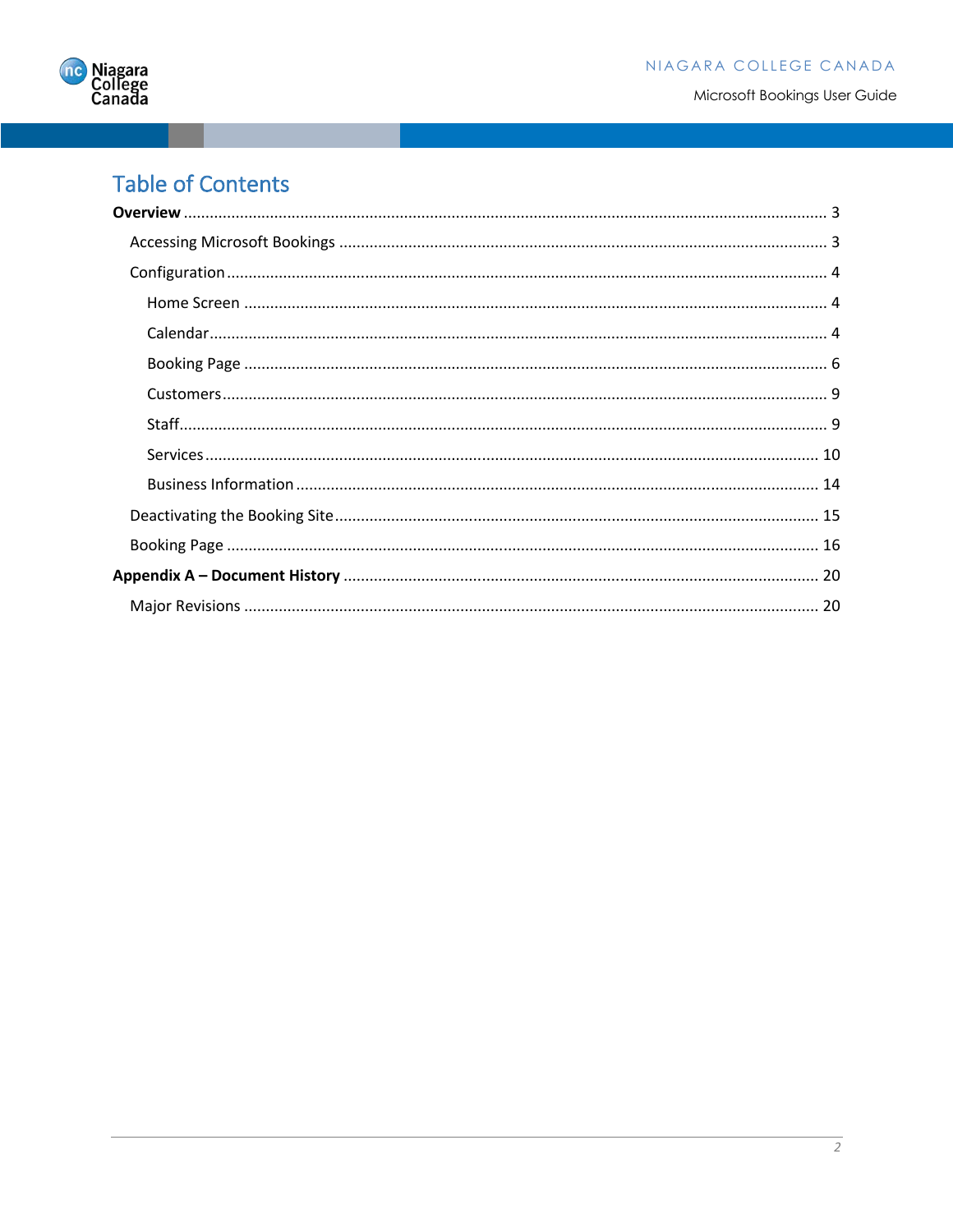

# **Overview**

# Accessing Microsoft Bookings

To access Microsoft Bookings, login to the Niagara College portal (https://portalnc.niagaracollege.ca/) and click on **More Applications**



### Expand the **Microsoft O365** heading

| Microsoft 0365                                                                                      |                            |                                        |                                   |                                        |                              |                          |                                     |                                  |
|-----------------------------------------------------------------------------------------------------|----------------------------|----------------------------------------|-----------------------------------|----------------------------------------|------------------------------|--------------------------|-------------------------------------|----------------------------------|
| $-0$<br>$\frac{1}{2}$<br>宮<br>N <sup>2</sup><br>+<br><b>MS Bookings</b><br><b>MS Class Notebook</b> | 宣<br>D<br>MS Delve         | *<br>$\blacksquare$<br><b>MS Excel</b> | 宵<br><b>FB</b><br><b>MS Forms</b> | G<br>☆<br><b>M5 Gartner</b>            | ŵ<br>囯<br><b>MS Newsfeed</b> | 52<br><b>MS OneDrive</b> | <b>NB</b><br>茸<br><b>MS OneNote</b> | 152<br>⊫<br><b>MS PowerPoint</b> |
| 淀<br>Ŵ<br>$\mathbb{R}$<br>٠<br>υ<br><b>MS Stream</b><br><b>MS Sway</b>                              | Ŵ<br>TB<br><b>MS Teams</b> | 容<br>V3<br><b>MS Video</b>             | q<br><b>MS Word</b>               | 宾<br>$\frac{1}{2}$<br><b>MS Yammer</b> |                              |                          |                                     |                                  |

Click on **MS Bookings** icon to open the application. If this is your first-time opening MS Bookings, a prompt will appear to search for or add a new business. Create your business with a meaningful name, choose the type **Colleges and Universities** and click **Continue**.

| Welcome to Bookings         |          |
|-----------------------------|----------|
| Tell us about your business |          |
| <b>Business name</b>        |          |
| Colleges & Universities     |          |
| No thanks                   | Continue |

**Note:** The name you enter for the business should be unique and have a clear purpose that staff and students will understand (Example: User Services – Support Appointments)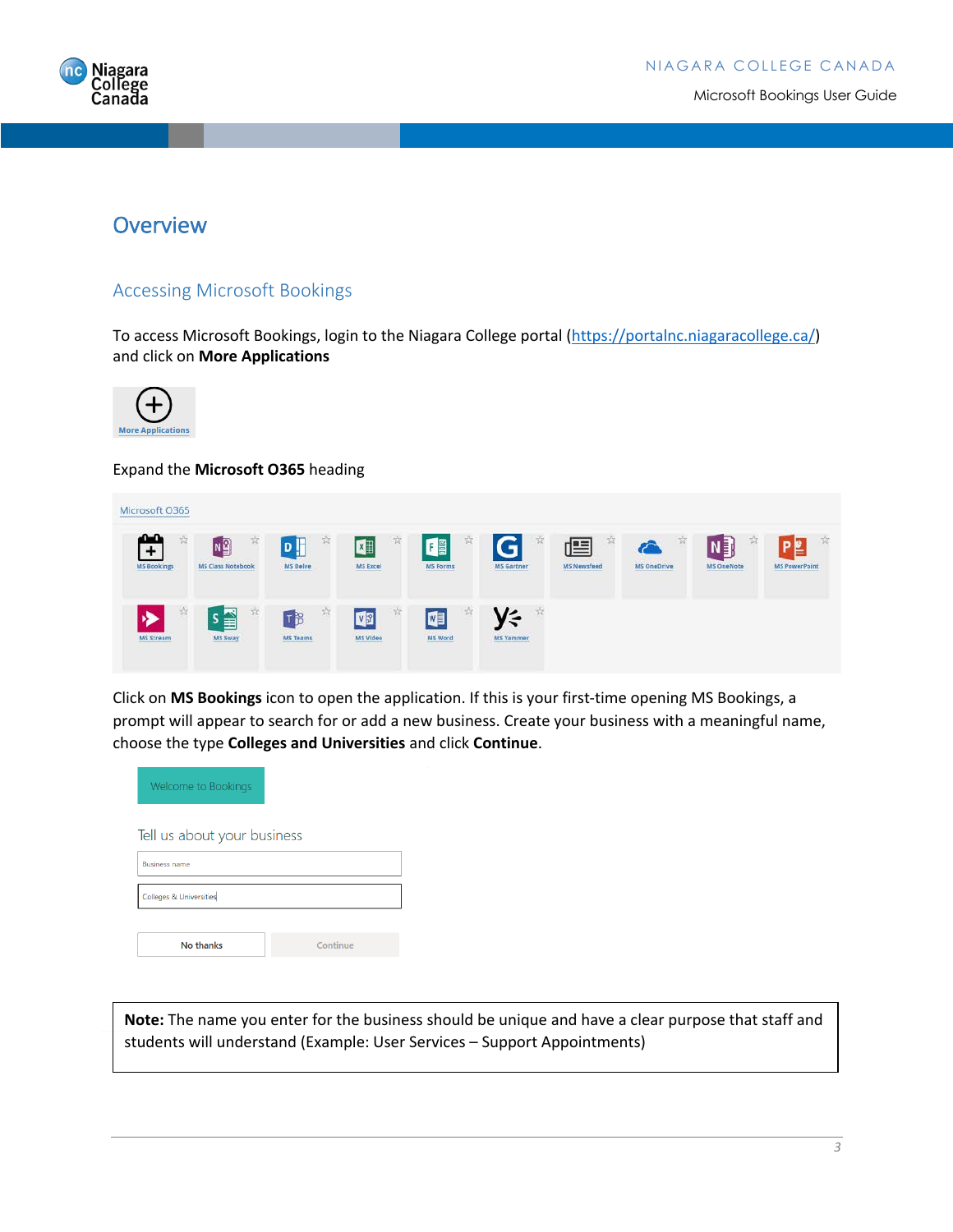

# Configuration

## Home Screen



The **Home** screen displays a summary of recent bookings as well as quick links to update your bookings site.

### Calendar



The calendar view shows you your staff calendars by day, week or month and the appointments that have been scheduled for them. From this screen you are also able to create appointments through the backend using the **New Booking** option.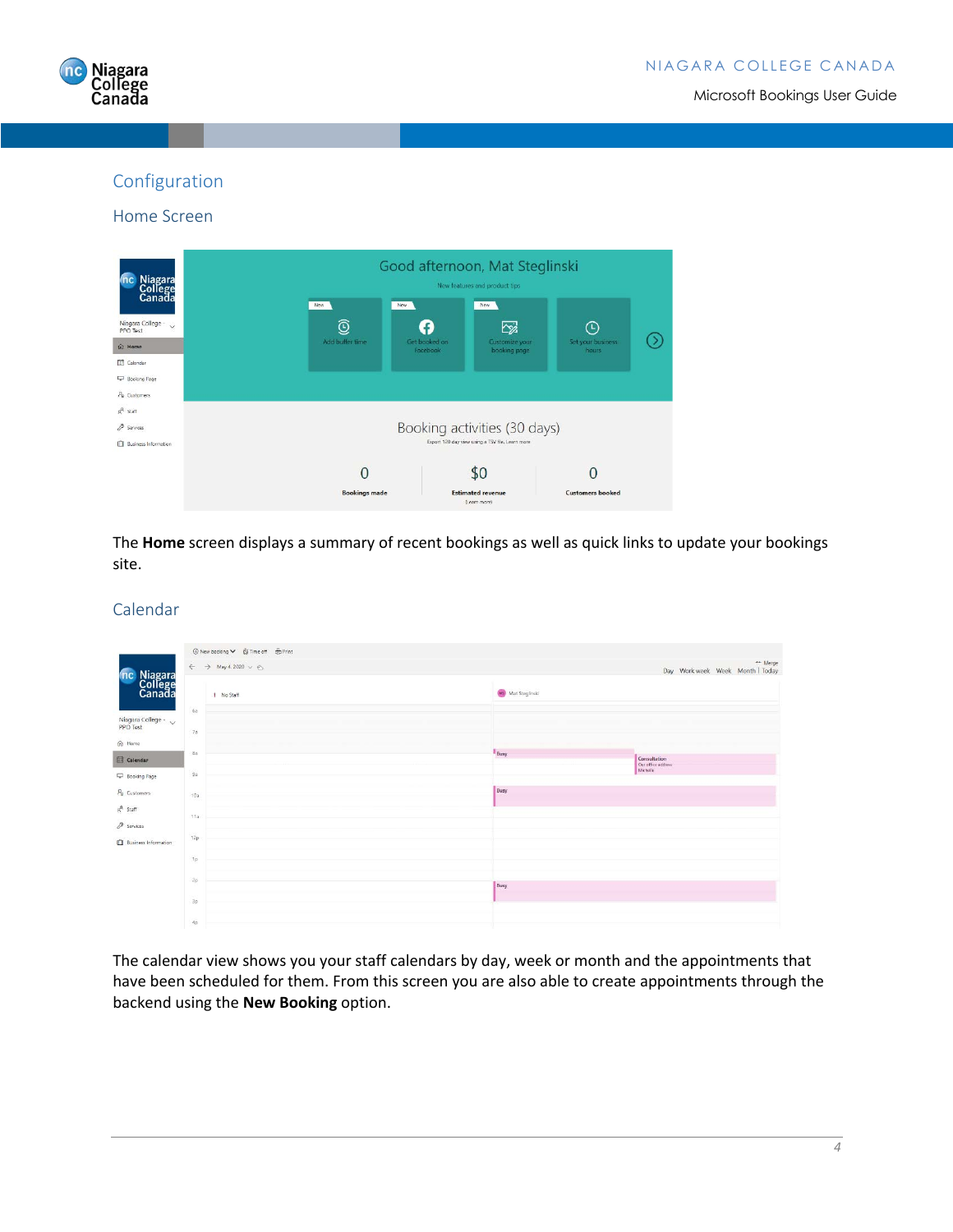#### NIAGARA COLLEGE CANADA



**品** Save **自** Discard

Customer name

Customer email Phone number

Customer address Customer notes

#### **Customer information**

Enter customer and service information

#### Staff

Choose one or more staff for the service



Edit customer details and notes

Don't send customer an email confirmation. Enable customers to manage their appointment when it was booked by you or your staff on their behalf. Send a meeting invite to the customer, in addition to the confirmation email.

#### Service details

| Consultation                                                  |                                                                      |
|---------------------------------------------------------------|----------------------------------------------------------------------|
| Start                                                         |                                                                      |
| 氚<br>5/4/2020                                                 | 11:00 AM                                                             |
| End                                                           |                                                                      |
| ñπ<br>5/4/2020                                                | 1:30 AM                                                              |
| All day event<br>Buffer time your customers can't book<br>Off |                                                                      |
| Our office address                                            | $\times$                                                             |
| the This is an online meeting                                 |                                                                      |
| Price not set                                                 |                                                                      |
| Are you a staff member or a student?                          |                                                                      |
| Staff                                                         |                                                                      |
| Department:                                                   |                                                                      |
|                                                               |                                                                      |
| your staff see.                                               | This is where you can add notes about this service that only you and |
| 1 day: Just a reminder we have an appointment                 |                                                                      |

Add an email reminder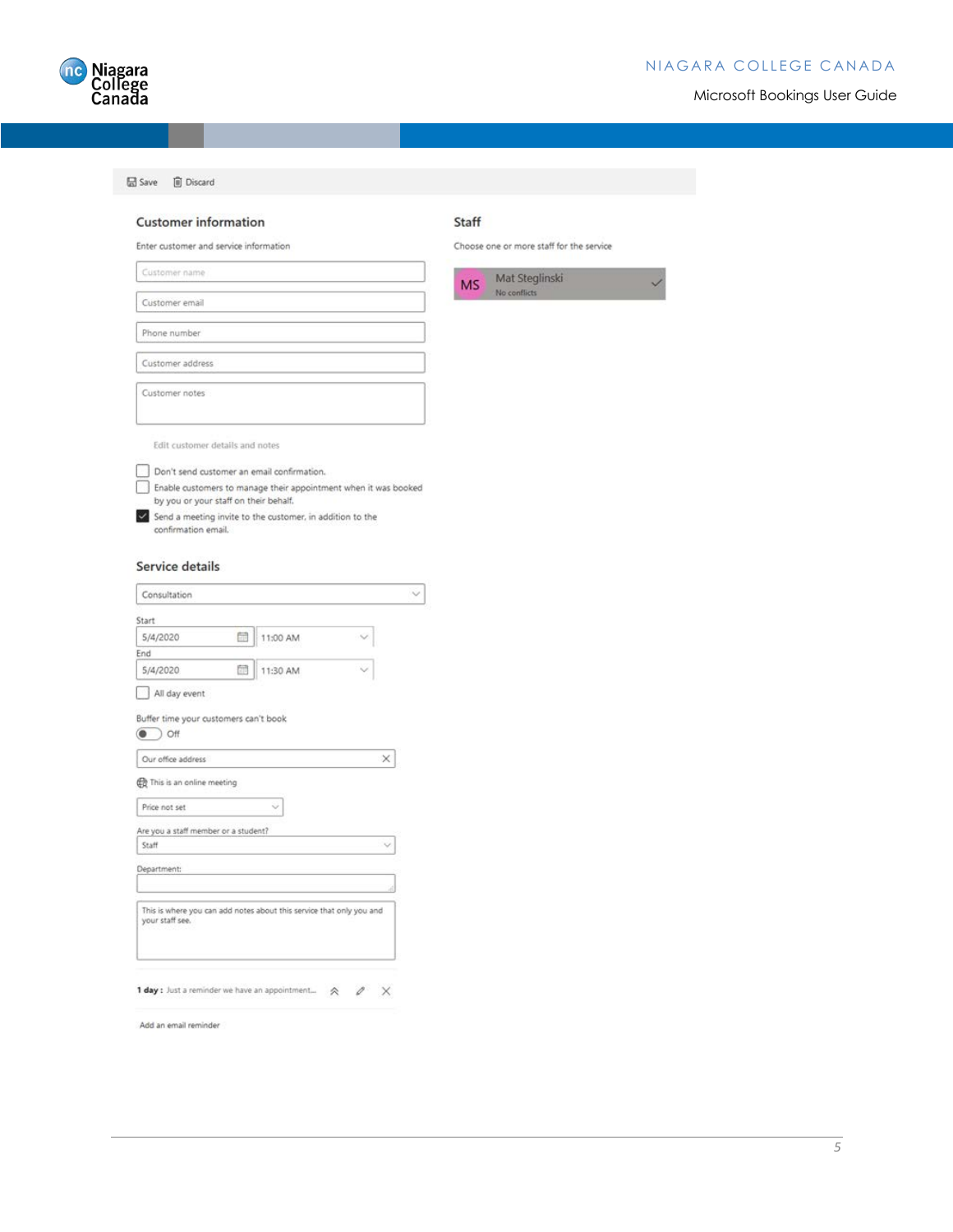

# Booking Page

|                                 | $1$ Save and publish                                                                                                                           |                                                                                          |              |
|---------------------------------|------------------------------------------------------------------------------------------------------------------------------------------------|------------------------------------------------------------------------------------------|--------------|
| <b>Niagara</b>                  | <b>Booking page status</b>                                                                                                                     | Customize your page                                                                      |              |
| nc<br>lege                      | Published <sup>O</sup><br>Open published page                                                                                                  | Choose your color theme                                                                  |              |
| Canada                          |                                                                                                                                                | Preview                                                                                  |              |
|                                 | Share your page                                                                                                                                |                                                                                          | 0.0.0        |
| Niagara College - V<br>PPO Test | https://outlook.office365.com/owa/calendar/NiagaraCollegeTest@ncst                                                                             |                                                                                          |              |
| the Home                        | <u>fivial</u><br>Copy                                                                                                                          |                                                                                          |              |
| Calendar                        |                                                                                                                                                |                                                                                          |              |
| <b>Booking Page</b>             | Connect to Facebook<br>Add a "Book Now" button to your Facebook page.                                                                          |                                                                                          |              |
| P <sub>p</sub> Customers        | Connect                                                                                                                                        | Color theme                                                                              |              |
| o <sup>8</sup> Staff            |                                                                                                                                                |                                                                                          |              |
|                                 | Booking page access control                                                                                                                    |                                                                                          |              |
| <sup>2</sup> Services           | Require a Microsoft 365 or Office 365 account from my organization to<br>book                                                                  |                                                                                          |              |
| <b>Business Information</b>     | Disable direct search engine indexing of booking page Learn more                                                                               | Set custom color scheme for your booking page                                            |              |
|                                 |                                                                                                                                                | <b>Highlight</b> color                                                                   | Header color |
|                                 | Customer data usage consent<br>Show a personal data collection and usage consent toggle along with a                                           | #007DC3                                                                                  | #003a6c      |
|                                 | message on my booking page                                                                                                                     | Logo                                                                                     |              |
|                                 | Enter your personal data collection and usage terms here.                                                                                      | Display business logo on your booking page                                               |              |
|                                 |                                                                                                                                                |                                                                                          |              |
|                                 |                                                                                                                                                | Region and time zone settings                                                            |              |
|                                 |                                                                                                                                                | Change language and time zone settings<br>X Always show time slots in business time zone |              |
|                                 | Scheduling policy<br>Settings for when customers can book services                                                                             |                                                                                          |              |
|                                 |                                                                                                                                                |                                                                                          |              |
|                                 | Settings for when customers can book services                                                                                                  |                                                                                          |              |
|                                 | Time increments<br>30 minutes<br>$\sim$<br>Show available times in increments of:                                                              |                                                                                          |              |
|                                 | Minimum lead time<br>ы<br>12<br>Minimum lead time for bookings and<br>cancellations (in hours)                                                 |                                                                                          |              |
|                                 | Maximum lead time<br>30<br>G)<br>Maximum number of days in advance that a<br>booking can be made                                               |                                                                                          |              |
|                                 |                                                                                                                                                |                                                                                          |              |
|                                 | <b>Email notifications</b>                                                                                                                     |                                                                                          |              |
|                                 | V Notify the business via email when a booking is created or changed<br>Send a meeting invite to the customer, in addition to the confirmation |                                                                                          |              |
|                                 | email.                                                                                                                                         |                                                                                          |              |
|                                 | Staff                                                                                                                                          |                                                                                          |              |
|                                 | Allow customers to choose a specific person for the booking                                                                                    |                                                                                          |              |
|                                 | Availability                                                                                                                                   |                                                                                          |              |
|                                 | In general, a service can be booked when its staff are free. If you wish to<br>customize this further, you can do so below.                    |                                                                                          |              |
|                                 | General availability:                                                                                                                          |                                                                                          |              |
|                                 | Bookable when staff are free<br>Ň,                                                                                                             |                                                                                          |              |
|                                 | Availability during these dates:                                                                                                               |                                                                                          |              |
|                                 | End (indusive)<br>Start                                                                                                                        |                                                                                          |              |
|                                 | 5/1/2020<br>5/8/2020<br>曲<br>曲                                                                                                                 |                                                                                          |              |
|                                 | 圎<br>Bookable when staff are free<br>$\checkmark$                                                                                              |                                                                                          |              |
|                                 | - Set different availability for a date range                                                                                                  |                                                                                          |              |

On the **Booking Page**, you can define the appearance and rules for your business landing page as well as publish your appointment booking page to the web. Under **Booking Page Status,** you can **Save and**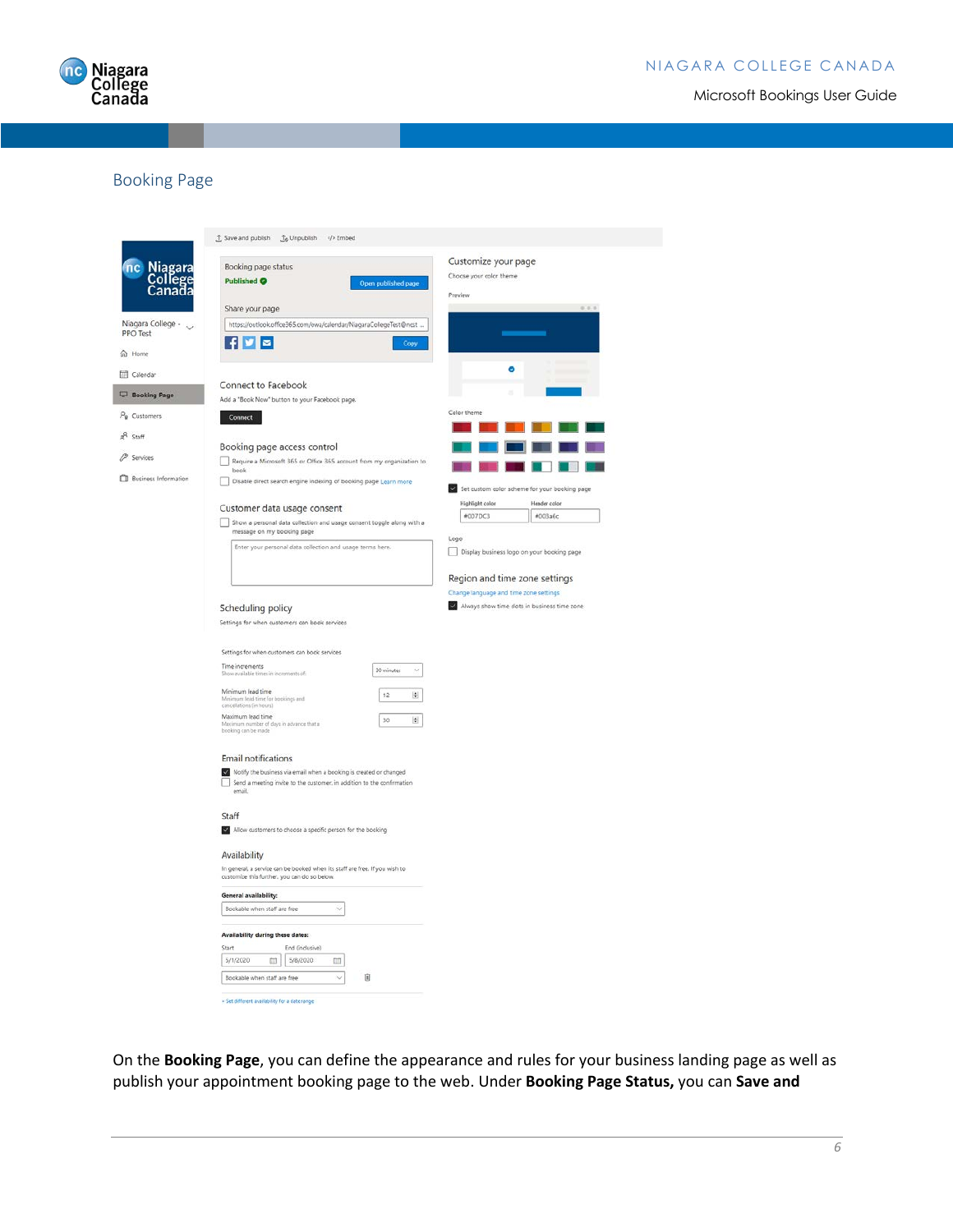

**Publish** the site, copy the URL to share it and **Open the Published** Page to preview how it looks and functions.

| the link posted and with Edit Mode on                            | Tip: To publish the appointment booking link in Blackboard, navigate to the area where you want |
|------------------------------------------------------------------|-------------------------------------------------------------------------------------------------|
| Edit Mode is: (<br>• ON                                          |                                                                                                 |
|                                                                  | Click on Build Content and then Web Link                                                        |
| <b>Build Content v</b>                                           |                                                                                                 |
| Create                                                           |                                                                                                 |
| Item                                                             |                                                                                                 |
| File                                                             |                                                                                                 |
| Audio                                                            |                                                                                                 |
| Image                                                            |                                                                                                 |
| Video                                                            |                                                                                                 |
| Web Link                                                         |                                                                                                 |
| URL from MS Bookings as the link.<br><b>WEB LINK INFORMATION</b> | In the window that pops up, give the link a name (Example: "Book an Appointment") and paste the |
| * Name                                                           | Book an Appointment                                                                             |
| * URL                                                            |                                                                                                 |
|                                                                  | IollegeTest@ncstudents.niagaracollege.ca/bookings/<br>For example, http://www.myschool.edu/     |
|                                                                  | $\Box$ This link is to a Tool Provider. What's a Tool Provider?                                 |
|                                                                  | Click Submit to save and publish the link.                                                      |
| Appointments                                                     |                                                                                                 |
| P                                                                | <b>Book an Appointment</b>                                                                      |
|                                                                  |                                                                                                 |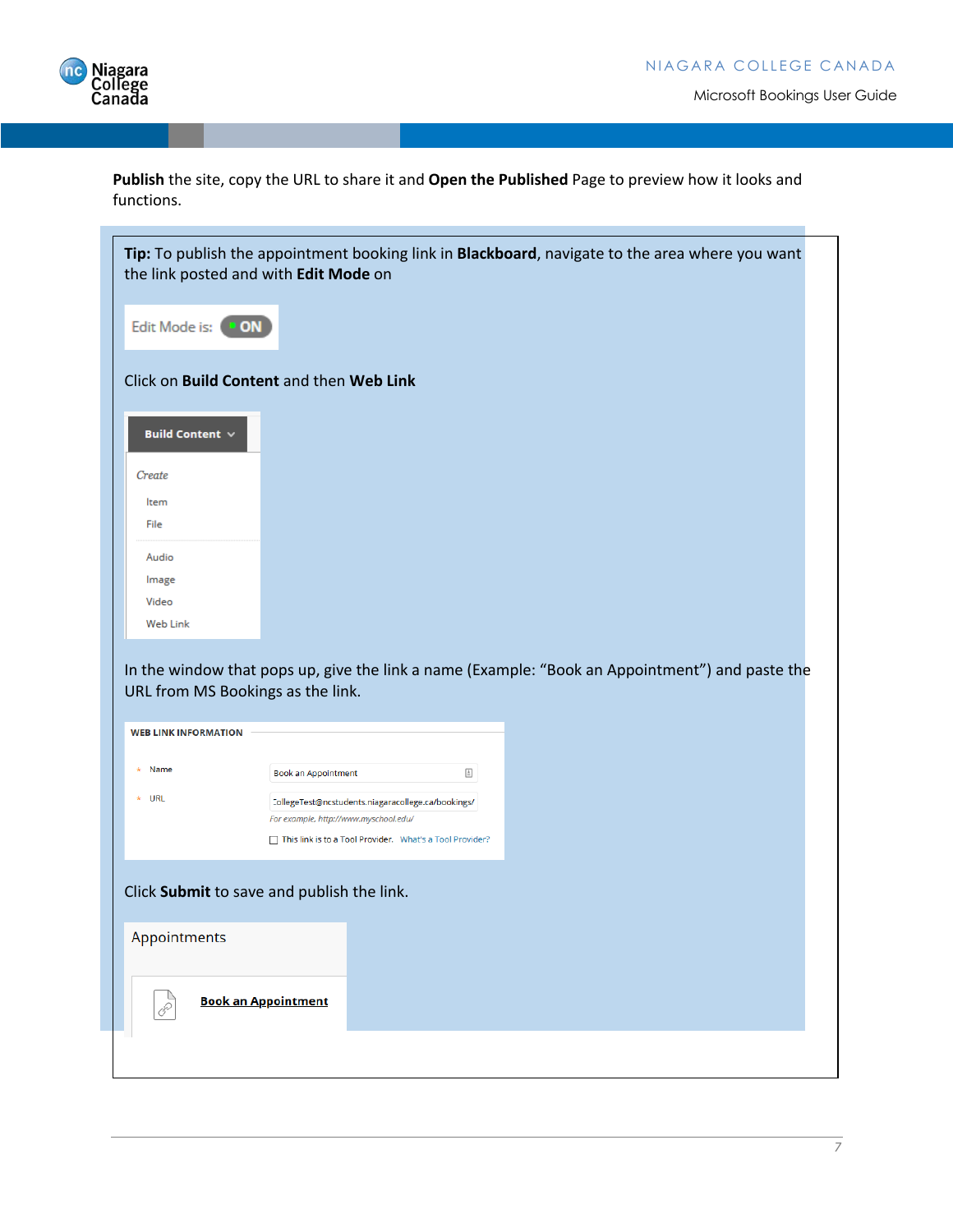

Other options on the **Booking** Page include:

• Color Scheme

**Tip:** Header color should be set #FFFFFF (White) and the highlight color can be one of:

#0077BE (NC Blue) #003A6C (Dark Blue) #262626 (Dark Grey) #DADADA (Light Grey)

• Requiring users to have an Office 365 account to book an appointment

**Tip:** Recommended to select this option if you only want Niagara College staff and students to be able to book appointments

o Time increments

of  $\mathcal{O}_\mathbf{R}$  and times the finite lead times of times  $\mathcal{O}_\mathbf{R}$ 

- Email notifications
	- o Sending a meeting invite to the customer
	- o Emailing business when appointment created or changed
- Staff
	- o Allowing customers to pick which staff member they want to meet with
- Availability
	- o Set the availability for your services
	- o Options include:
		- § Bookable when staff are free
		- Not bookable
		- § Custom availability (Set specific hours when the appointments can be booked)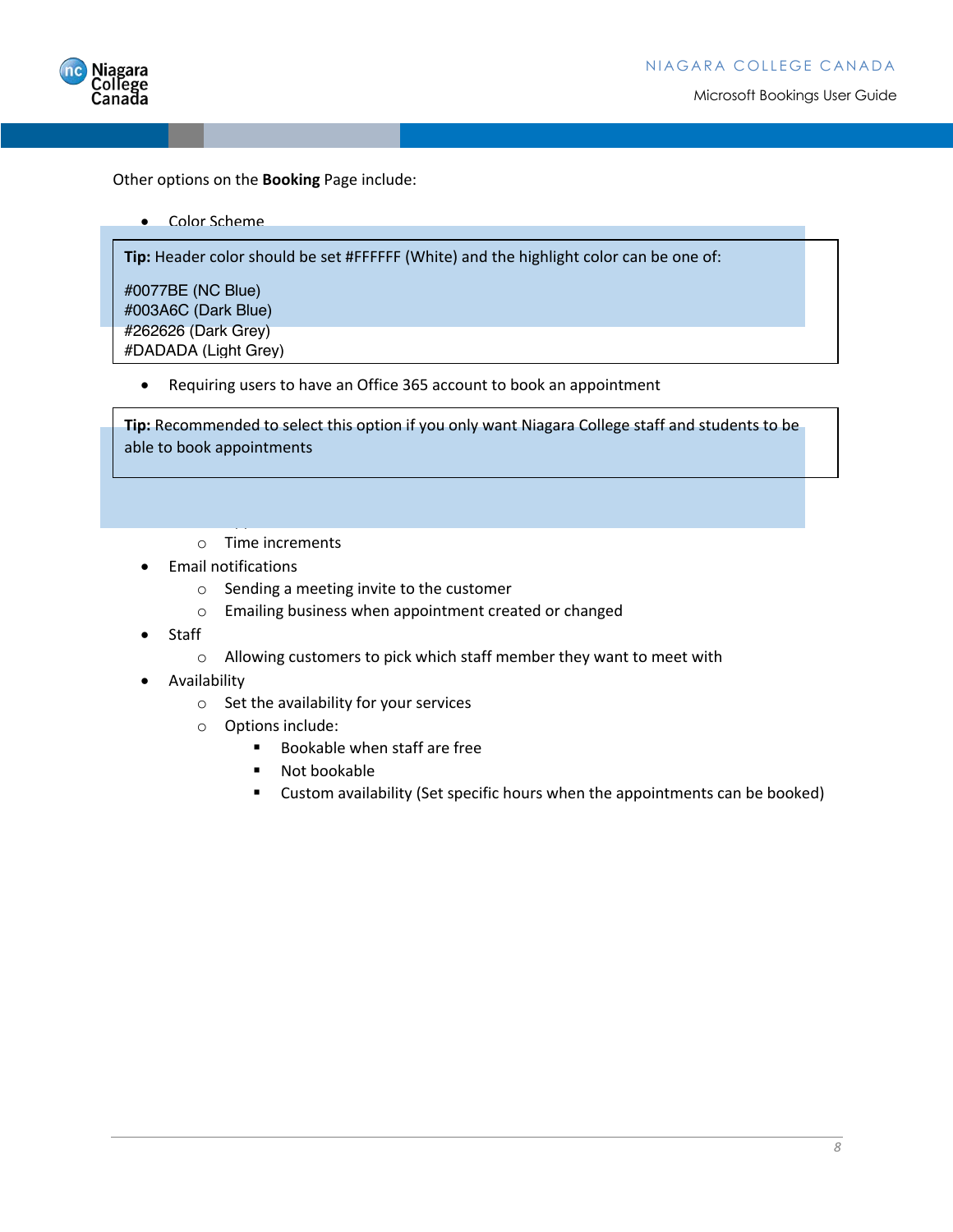

### Customers

| nc Niagara<br>College<br>Canada        | $+$ New $\oslash$ Edit $\bar{m}$ Delete<br>Import customers<br>Customer<br><b>Manage Customers</b> | M<br>Michelle                         |
|----------------------------------------|----------------------------------------------------------------------------------------------------|---------------------------------------|
|                                        | M<br>Michelle                                                                                      | Contacts<br><b>Notes</b>              |
| Niagara College - V<br><b>PPO Test</b> |                                                                                                    | Email<br>Email: michellemax@cogeco.ca |
| $n$ Home                               |                                                                                                    |                                       |
| 扁<br>Calendar                          |                                                                                                    |                                       |
| <b>Booking Page</b><br>₽               |                                                                                                    |                                       |
| $P_{\rm g}$ Customers                  |                                                                                                    |                                       |
| $gQ$ Staff                             |                                                                                                    |                                       |
| Services                               |                                                                                                    |                                       |
| <b>Business Information</b><br>Œ       |                                                                                                    |                                       |

On this page you can view, create, edit and import (via CSV) customers. You are also able to add notes to a customer record for other internal staff to see.

#### Staff

|                                                     | $+Add$ staff |                                                   |               |          |                               |          |
|-----------------------------------------------------|--------------|---------------------------------------------------|---------------|----------|-------------------------------|----------|
| Niagara<br>College<br>Canada<br>nc                  | Manage staff | Add and edit information about your staff members |               |          |                               |          |
|                                                     | Initials     | Name                                              | Role          | Bookable | Email                         | Phone    |
| Niagara College -<br>$\ddotmark$<br><b>PPO</b> Test | MS)          | Mat Steglinski                                    | Administrator | Yes      | msteglinski@niagaracollege.ca | No phone |
| the Home                                            |              |                                                   |               |          |                               |          |
| 閜<br>Calendar                                       |              |                                                   |               |          |                               |          |
| Q<br>Booking Page                                   |              |                                                   |               |          |                               |          |
| $Pg$ Customers                                      |              |                                                   |               |          |                               |          |
| $R_{R}$<br>Staff                                    |              |                                                   |               |          |                               |          |
| P<br>Services                                       |              |                                                   |               |          |                               |          |
| <b>Business Information</b><br>◫                    |              |                                                   |               |          |                               |          |

The **Staff** screen lets you manage the staff who will be bookable for the services you offer. Staff can have three different levels of access:

• Administrator

o Can edit all settings, add, or remove staff members and create, edit and delete bookings

• Viewer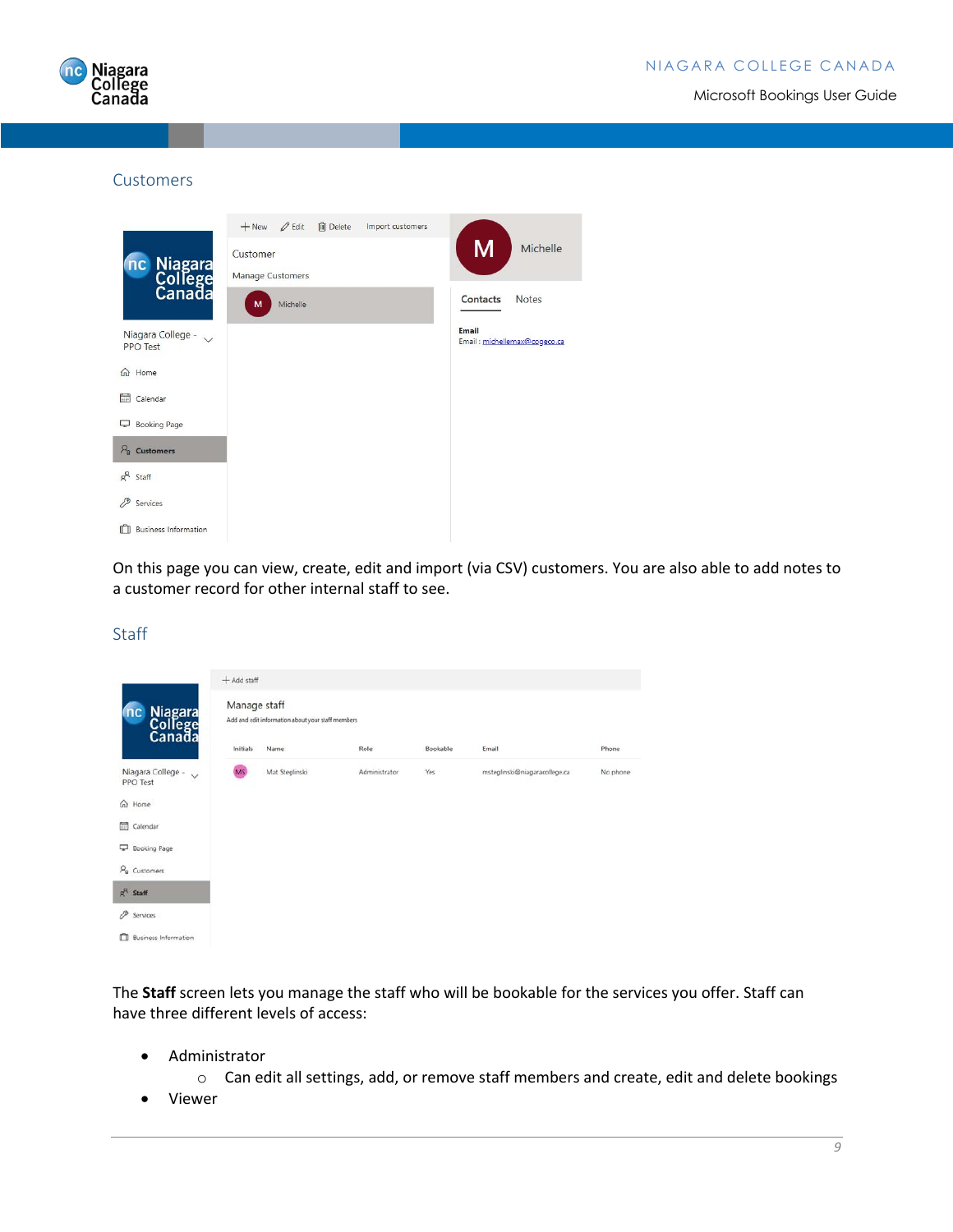#### NIAGARA COLLEGE CANADA



- Microsoft Bookings User Guide
- o Can see all the bookings on the calendar but cannot edit or delete
- Guest
	- o Can be assigned to bookings but cannot view the bookings mailbox



#### Services

reated or changed

|                                 | $+A$ dd a service                                         |          |               |                  |                |
|---------------------------------|-----------------------------------------------------------|----------|---------------|------------------|----------------|
| nc Niagara<br>College<br>Canada | Manage services<br>Create and edit your bookable services |          |               |                  |                |
|                                 | Service                                                   | Duration | Default price | Payment required | Assigned staff |
| Niagara College - V             | Consultation                                              | 1 hour   | Price not set | None required    | Mat Steglinski |
| <b>PPO Test</b>                 | Project Request                                           | 1 hour   | Price not set | None required    | Mat Steglinski |
| d Home                          |                                                           |          |               |                  |                |
| Calendar                        |                                                           |          |               |                  |                |
| Booking Page                    |                                                           |          |               |                  |                |
| $P_{\mathbf{g}}$ Customers      |                                                           |          |               |                  |                |
| $R^R$ Staff                     |                                                           |          |               |                  |                |
| $\mathscr{P}$ Services          |                                                           |          |               |                  |                |
| <b>■</b> Business Information   |                                                           |          |               |                  |                |

The **Services** page lets you add, edit, or delete the services offered by your area.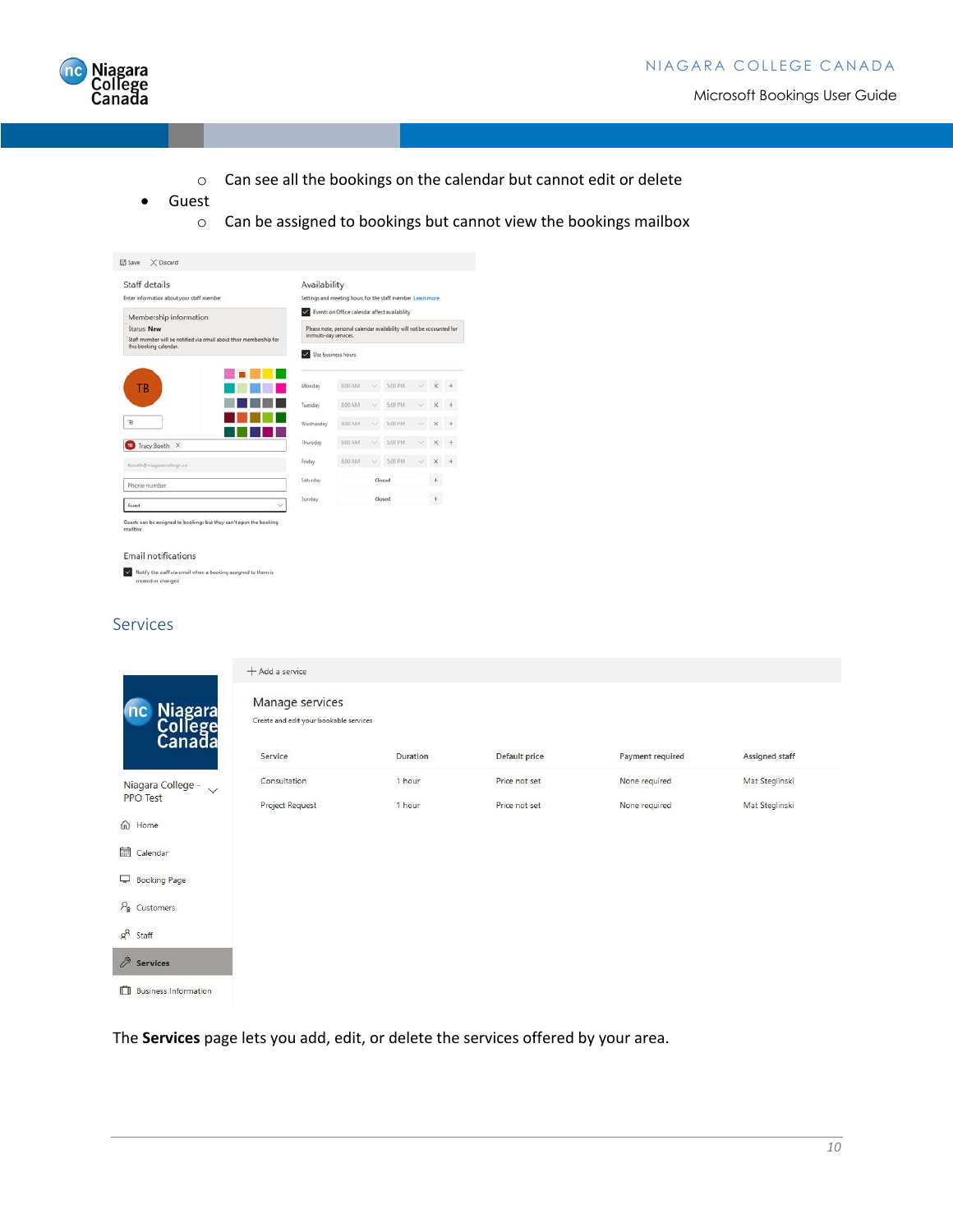



| Service details                                                                                               | Assign Staff          |
|---------------------------------------------------------------------------------------------------------------|-----------------------|
| Share your page for this service                                                                              | Mat Steglinski<br>MS. |
| Share a booking page URL specifically for this service                                                        |                       |
| https://outlook.office365.com/owa/calendar/NiagaraColle                                                       |                       |
| <b>Share via Email</b><br>Copy                                                                                |                       |
| Enter information about your service                                                                          |                       |
| Service name                                                                                                  |                       |
| Project Request                                                                                               |                       |
| Description                                                                                                   |                       |
| Schedule a meeting to discuss a new project for your<br>department                                            |                       |
|                                                                                                               |                       |
| Default location<br>×<br>Teams Meeting                                                                        |                       |
| Add online meeting 1                                                                                          |                       |
| Default Duration                                                                                              |                       |
| Days $  0$<br>Hours 1<br>Minutes 0                                                                            |                       |
| Buffer time your customers can't book<br>) Off                                                                |                       |
|                                                                                                               |                       |
| Enable customers to manage their appointment when it<br>۰<br>was booked by you or your staff on their behalf. |                       |
|                                                                                                               |                       |
|                                                                                                               |                       |
| Maximum number of attendees per event                                                                         |                       |
| Maximum Attendees<br>5<br>÷                                                                                   |                       |
| Default price                                                                                                 |                       |
| Price not set                                                                                                 |                       |
| Notes (internal only)                                                                                         |                       |
|                                                                                                               |                       |
|                                                                                                               |                       |
|                                                                                                               |                       |
| <b>Custom Fields</b>                                                                                          |                       |
| 0 required and 1 optional custom fields selected. You can modify<br>the selected fields below.                |                       |
| Modify                                                                                                        |                       |
| Reminders and Confirmations                                                                                   |                       |
|                                                                                                               |                       |
| 1 day : Just a quick reminder that your ser<br>$\hat{\wedge}$ $\emptyset$ $\times$                            |                       |
| Add an email reminder                                                                                         |                       |
| Additional Information for Email Confirmation                                                                 |                       |
| $A_A$ $A^c$<br>$I \cup \emptyset$ A<br>$\triangleleft$<br>В                                                   |                       |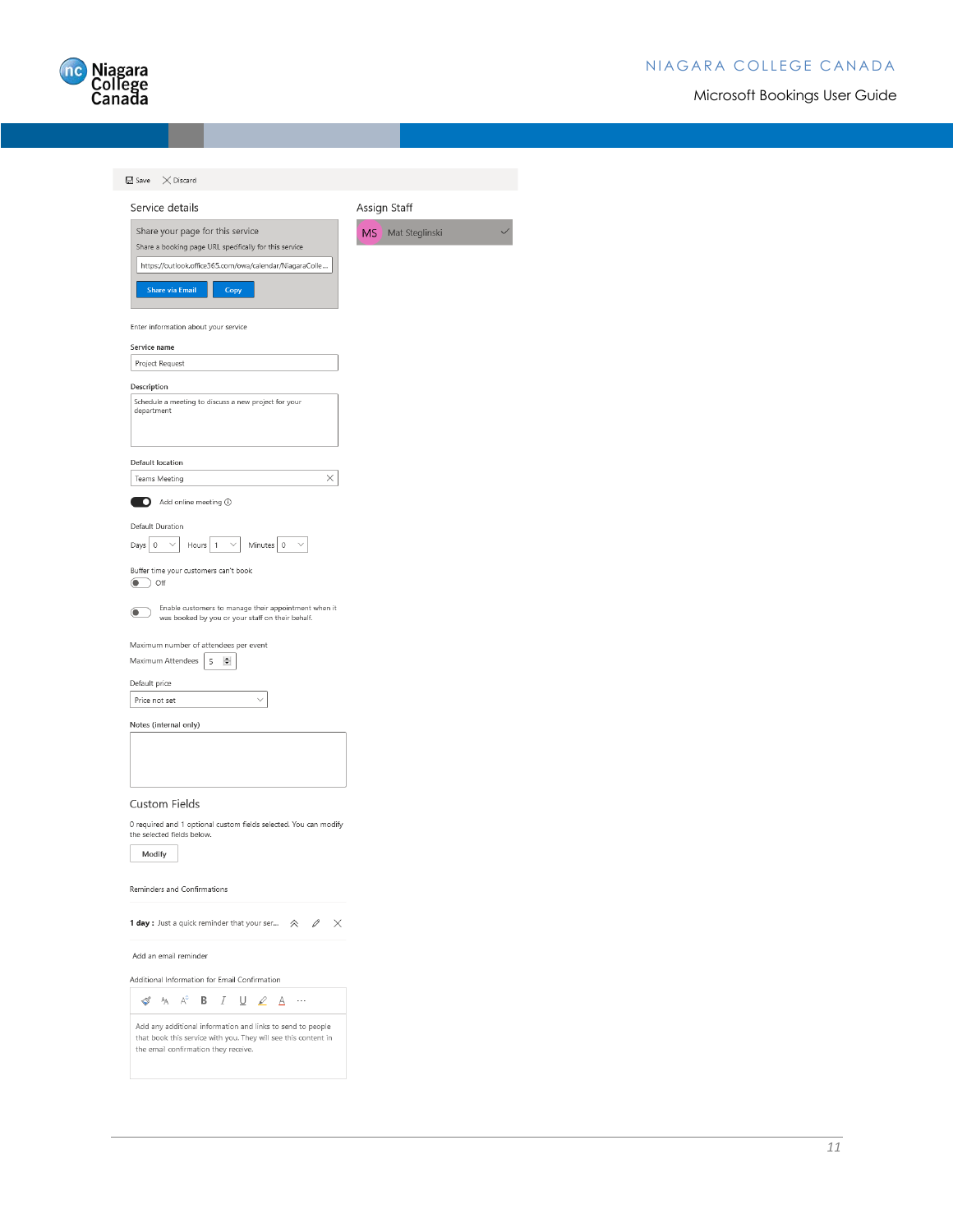

| Publishing options                                                                                                          |              |                                                           |
|-----------------------------------------------------------------------------------------------------------------------------|--------------|-----------------------------------------------------------|
| Show this service on the booking page                                                                                       |              |                                                           |
|                                                                                                                             |              |                                                           |
| Online Scheduling options                                                                                                   |              |                                                           |
| $\Box$ Use the default scheduling policy                                                                                    |              |                                                           |
| Scheduling policy                                                                                                           |              |                                                           |
| Settings for when customers can book services                                                                               |              |                                                           |
| Time increments<br>Show available times in increments of:                                                                   | 30 minutes   | $\mathcal{A}$                                             |
| Minimum lead time<br>Minimum lead time for bookings and<br>cancellations (in hours)                                         | 12           | 台                                                         |
| Maximum lead time<br>Maximum number of days in advance that a<br>booking can be made                                        | 30           | $\left\vert \frac{\partial \phi }{\partial x}\right\vert$ |
|                                                                                                                             |              |                                                           |
| Email notifications                                                                                                         |              |                                                           |
| Notify the business via email when a booking is created or<br>changed                                                       |              |                                                           |
| Send a meeting invite to the customer. in addition to the                                                                   |              |                                                           |
| confirmation email.                                                                                                         |              |                                                           |
| Staff                                                                                                                       |              |                                                           |
| Allow customers to choose a specific person for the booking                                                                 |              |                                                           |
|                                                                                                                             |              |                                                           |
| Availability                                                                                                                |              |                                                           |
| In general, a service can be booked when its staff are free. If you<br>wish to customize this further, you can do so below. |              |                                                           |
| <b>General availability:</b>                                                                                                |              |                                                           |
| Bookable when staff are free                                                                                                | $\checkmark$ |                                                           |
|                                                                                                                             |              |                                                           |
| + Set different availability for a date range                                                                               |              |                                                           |
|                                                                                                                             |              |                                                           |

The following options are available to configure your services:

- Service name, description, and location
- Online meeting

#### o **Includes a link in the appointment to join a Microsoft Teams meeting**

- Default appointment duration
- Appointment buffers
- Maximum number of attendees
- Set required fields and create custom fields to include on the booking form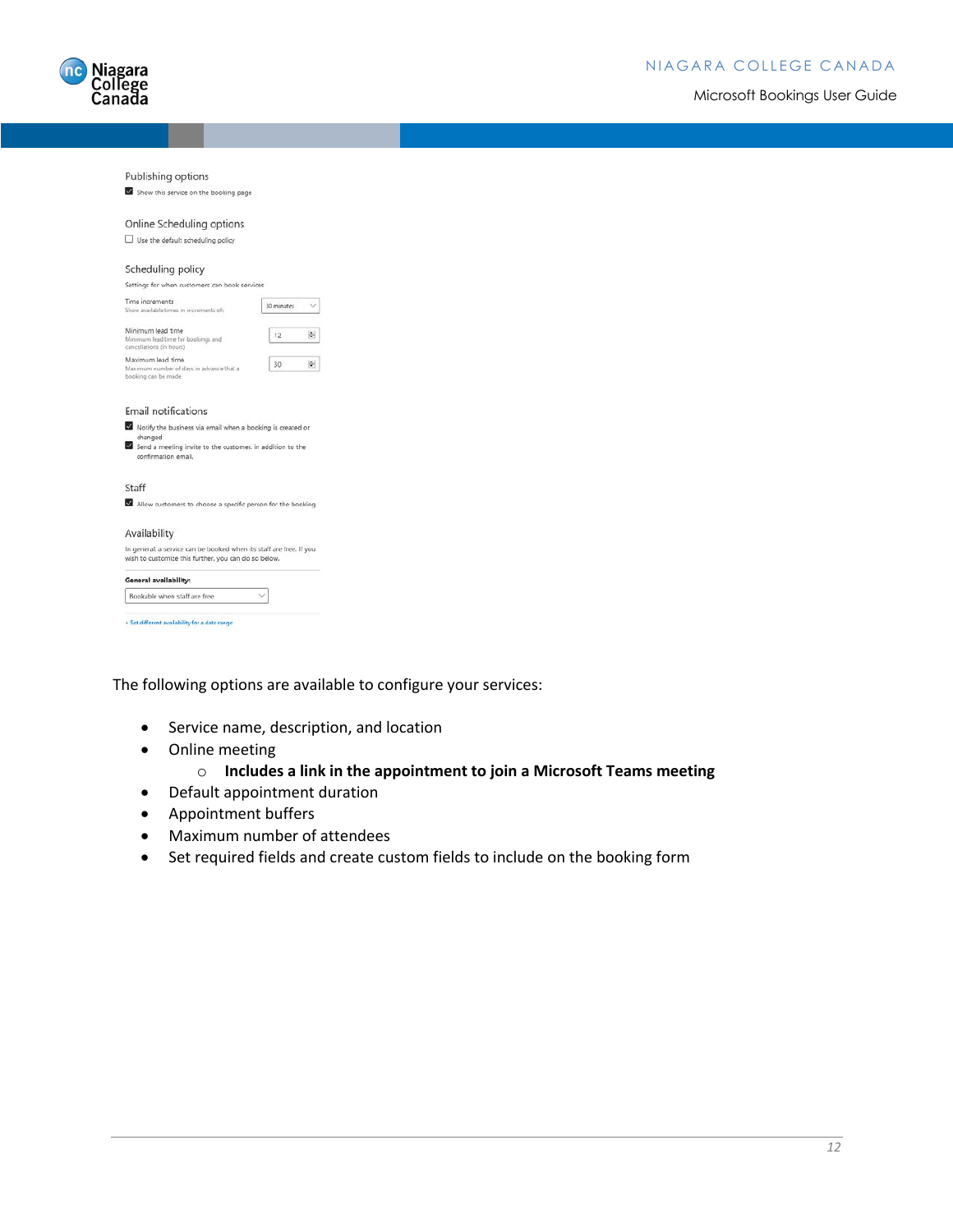

| $\vee$ Ok $+$ Add a question $\vee$                                                                                                        |                 |
|--------------------------------------------------------------------------------------------------------------------------------------------|-----------------|
| Customer information                                                                                                                       |                 |
| Select what customer details you want displayed on the booking page. Name is always required.                                              |                 |
| <b>Customer email</b>                                                                                                                      | $\vee$ Required |
| <b>Phone number</b>                                                                                                                        | Required        |
| <b>Customer address</b>                                                                                                                    | Required        |
| <b>Customer notes</b>                                                                                                                      | Required        |
| <b>Custom Fields</b>                                                                                                                       |                 |
| Select custom fields to add to the service.                                                                                                |                 |
| Are you a staff member or a student?                                                                                                       | Required        |
| <b>Department:</b>                                                                                                                         | Required        |
| Custom fields display order                                                                                                                |                 |
| Following is the current order of custom fields. To change the order, clear selection and reselect<br>custom fields in the order you want. |                 |

Are you a staff member or a student? Department:

- Configure email reminder text
- Configure scheduling policy or use the default settings configured on the Booking page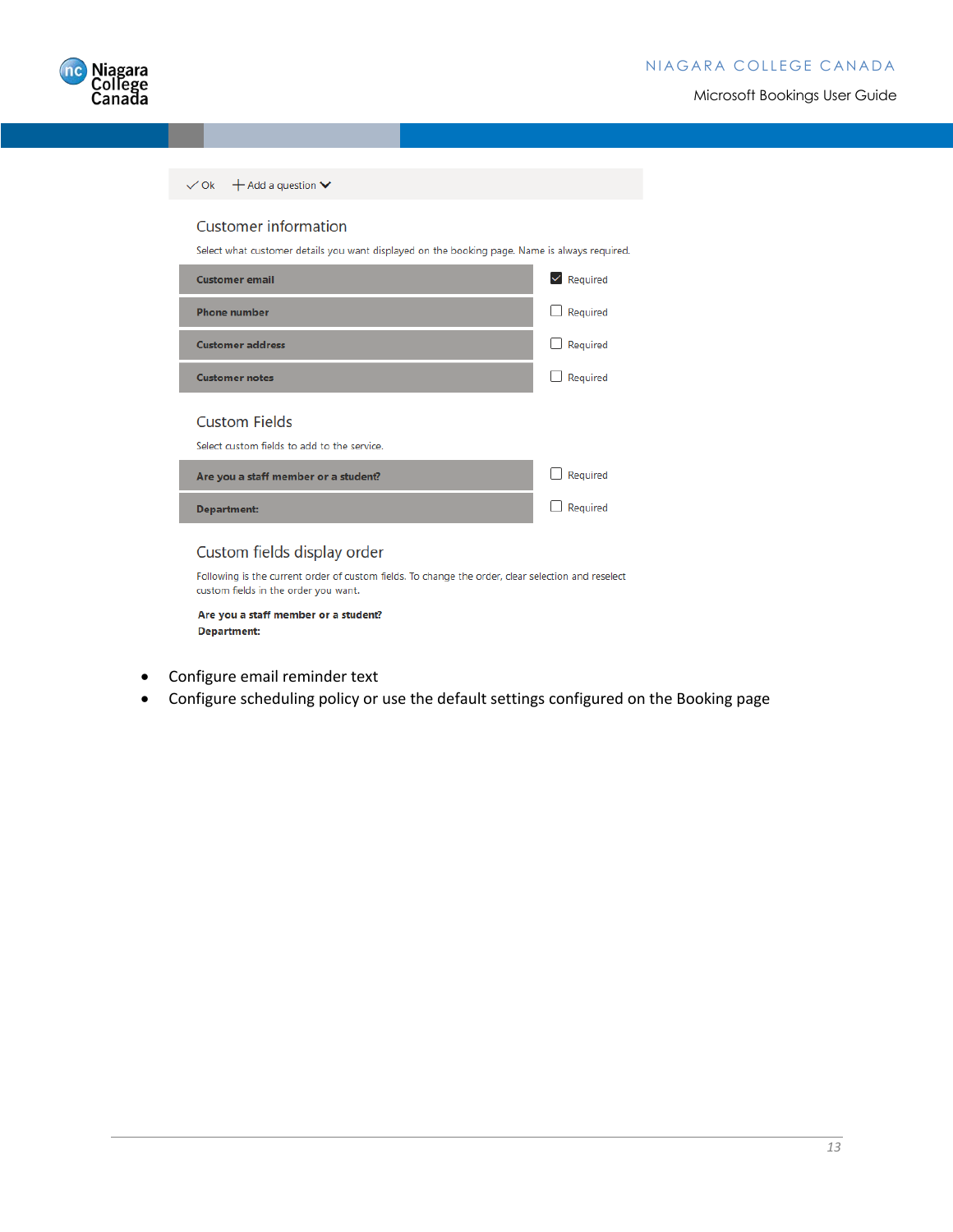



# Business Information

#### **Business information**

#### **Business hours** a. bar.

| Enter an address and contact information for your<br>business. This will be used on the booking form and in | Enter |  |
|-------------------------------------------------------------------------------------------------------------|-------|--|
| booking messages and reminders.                                                                             | Sund  |  |
| <b>Business name</b>                                                                                        | Mon   |  |
| Niagara College - PPO Test                                                                                  |       |  |
| <b>Business address</b>                                                                                     | Tues  |  |
| Add a location or a room                                                                                    |       |  |
| <b>Business phone</b>                                                                                       | Wed   |  |
|                                                                                                             | Thur  |  |
| Send customer replies to                                                                                    |       |  |
| msteglinski@niagaracollege.ca                                                                               | Frida |  |
| <b>Website URL</b>                                                                                          | Satur |  |
| Privacy policy URL                                                                                          |       |  |
| Terms and conditions URL                                                                                    |       |  |
| <b>Business type</b>                                                                                        |       |  |

 $\small \vee$ 

| Sunday    |         | Closed  |              | $+$      |     |
|-----------|---------|---------|--------------|----------|-----|
| Monday    | 8:00 AM | 5:00 PM |              | $\times$ | $+$ |
| Tuesday   | 8:00 AM | 5:00 PM | $\checkmark$ | $\times$ | $+$ |
| Wednesday | 8:00 AM | 5:00 PM | $\checkmark$ | $\times$ | $+$ |
| Thursday  | 8:00 AM | 5:00 PM |              | $\times$ |     |
| Friday    | 8:00 AM | 5:00 PM |              | $\times$ | $+$ |

#### **Business logo**

Colleges & Universities Currency  $CAD(S)$ 

Add or change your business logo. This will appear in<br>booking messages and reminders along with the<br>business information you enter.



Provide information for your department including name, address, phone, email, logo, and business hours.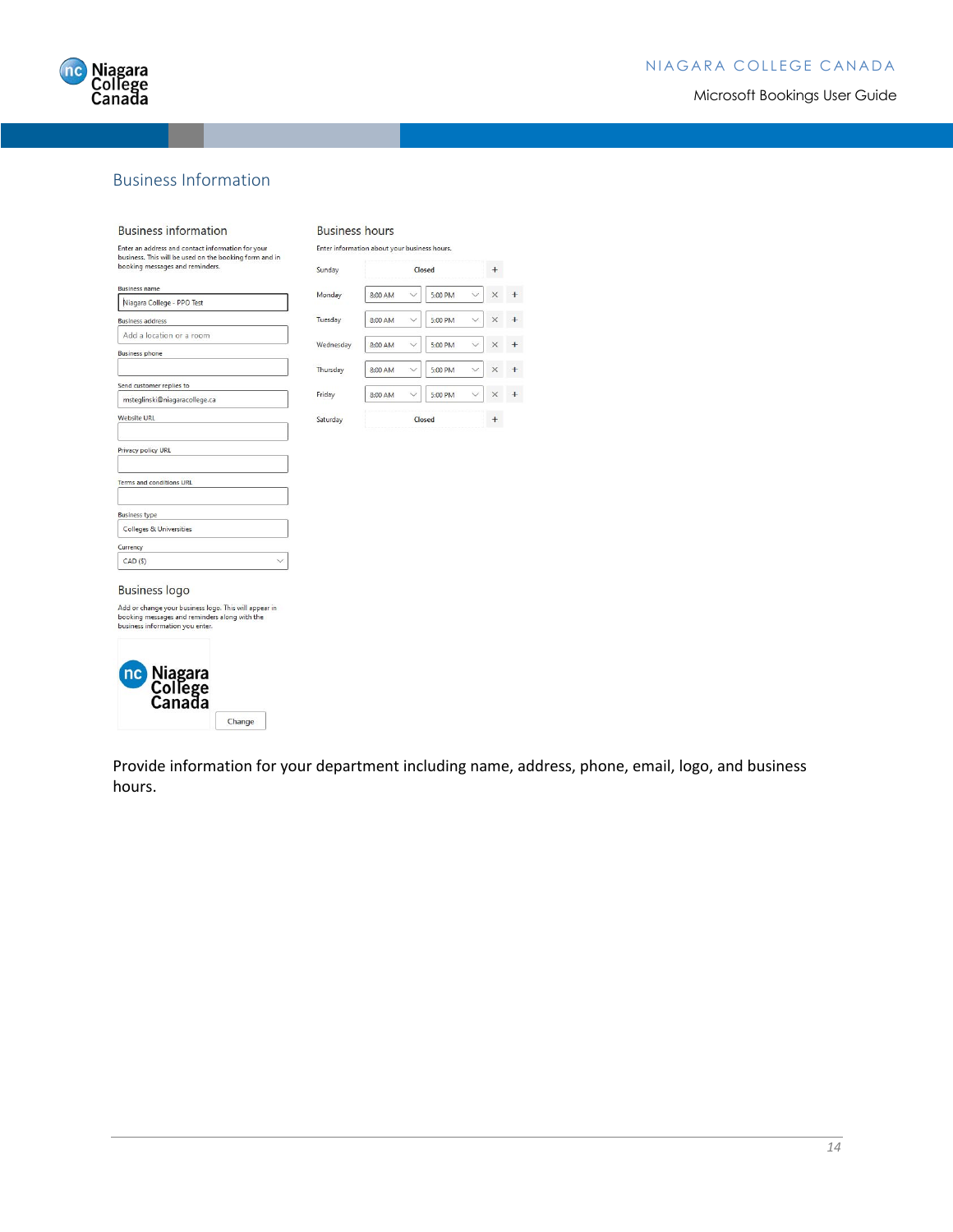



# Deactivating the Booking Site

If you no longer require your Microsoft Bookings site, please request to have it removed by submitting an ITS Help Desk ticket here.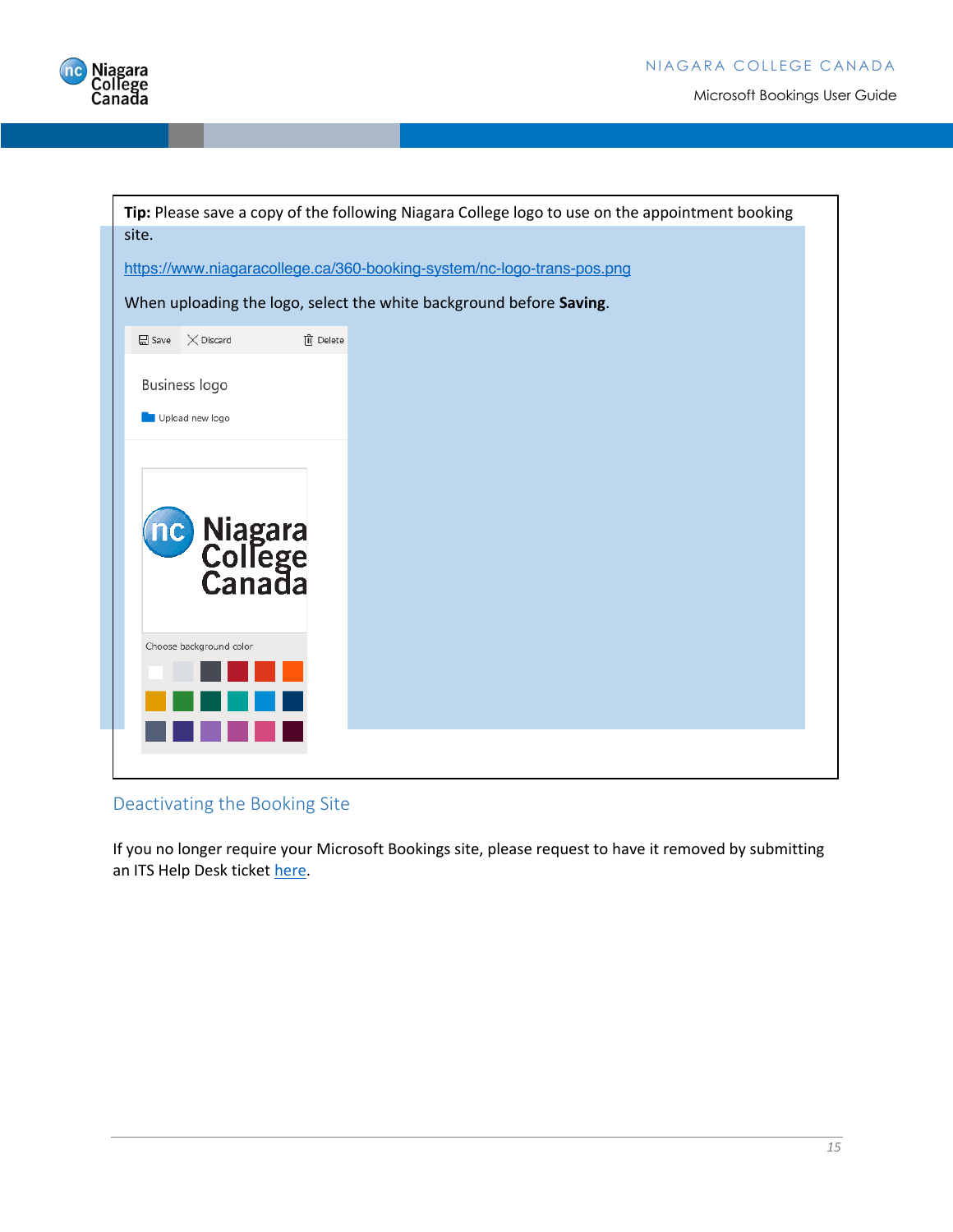



# Booking Page

|                        |                    |                         |    |                   |    | œ              |                                                            |                                                      | Œ.           |
|------------------------|--------------------|-------------------------|----|-------------------|----|----------------|------------------------------------------------------------|------------------------------------------------------|--------------|
| Consultation<br>1 hour |                    |                         |    |                   |    |                | <b>Project Request</b><br>1 hour                           |                                                      |              |
|                        |                    |                         |    |                   |    | May 04         |                                                            |                                                      |              |
| Ç                      | > May 2020         |                         |    |                   |    |                | Select staff (optional)                                    |                                                      |              |
| Su                     | Mo                 | Tu                      | We | Th                | Fr | Sa             | Anyone                                                     |                                                      | $\checkmark$ |
|                        |                    |                         |    |                   | ò. | 2              |                                                            |                                                      |              |
| 3                      |                    | 5                       | 6  | $\overline{\tau}$ | 8  | $\overline{9}$ | 10:30 am                                                   | 11:00 am                                             | 11:30 am     |
| 10                     | 11                 | 12                      | 13 | 14                | 15 | 16             | 12:00 pm                                                   | 12:30 pm                                             | $1:00$ pm    |
| 17                     | 18                 | 19                      | 20 | 21                | 22 | 23             | 3:00 pm                                                    | 3:30 pm                                              | 4:00 pm      |
| 24                     | 25                 | 26                      | 27 | 28                | 29 | 30             |                                                            |                                                      |              |
| 31                     |                    |                         |    |                   |    |                |                                                            |                                                      |              |
|                        |                    |                         |    |                   |    |                | 4) All times are in (UTC-05:00) Eastern Time (US & Canada) |                                                      |              |
|                        |                    |                         |    |                   |    |                | Add your details                                           | Please let us know if you have any special requests. |              |
| Name                   |                    |                         |    |                   |    | ⊡              | Thank you.                                                 |                                                      |              |
| Email                  |                    |                         |    |                   |    |                | Notes (optional)                                           |                                                      |              |
|                        |                    | Phone number (optional) |    |                   |    |                |                                                            |                                                      |              |
|                        | Address (optional) |                         |    |                   |    |                |                                                            |                                                      |              |
|                        |                    |                         |    |                   |    |                | Provide additional information                             |                                                      |              |
|                        |                    | Department: (optional)  |    |                   |    |                |                                                            |                                                      |              |

On the **Booking** page, customers can select from the services you have setup, choose a date, and select a time to book. They can then fill out their information and book the appointment.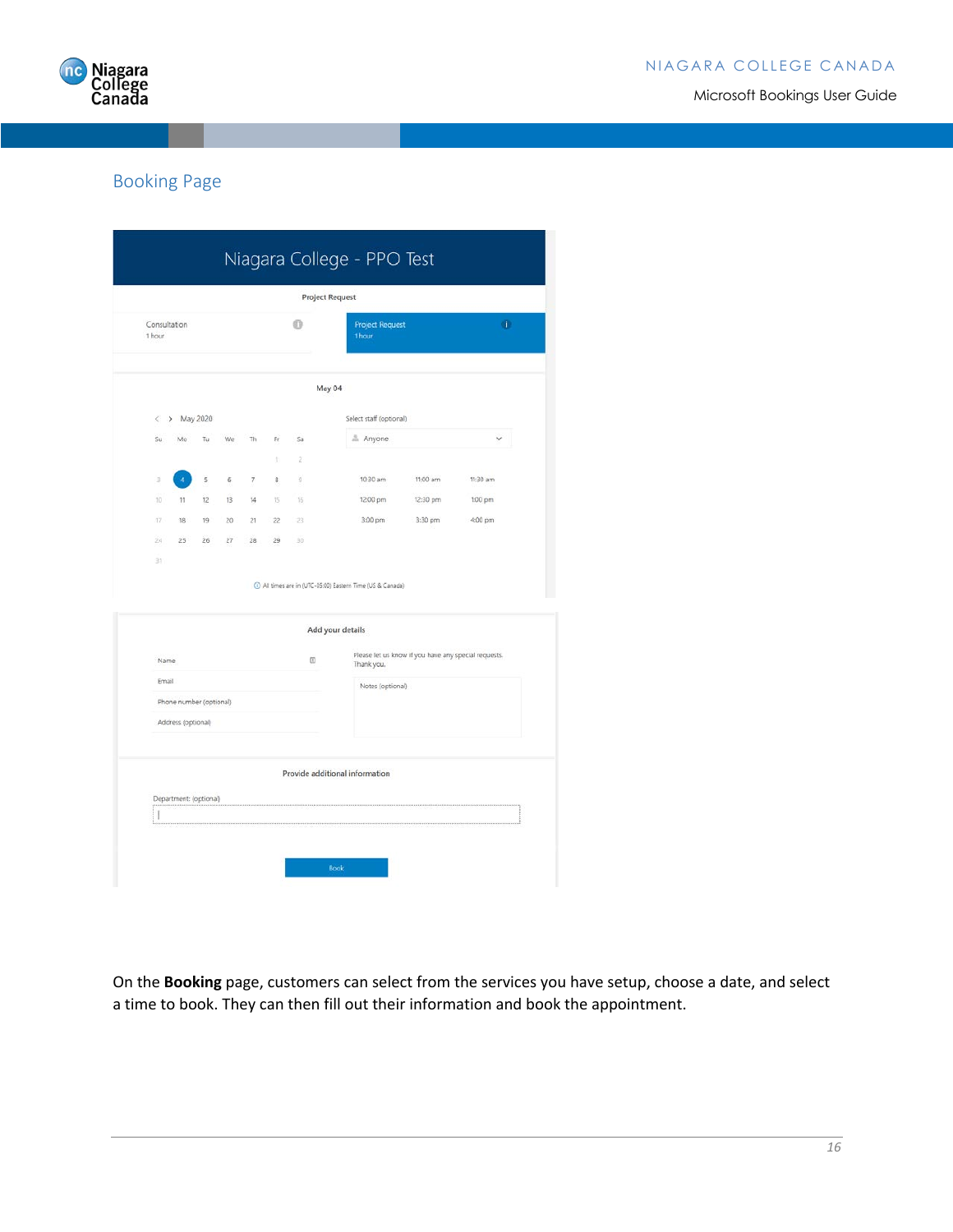Niagara<br>College<br>Canada

| Niagara College - PPO Test                                            |                |  |  |  |  |  |  |
|-----------------------------------------------------------------------|----------------|--|--|--|--|--|--|
| <b>Upcoming booking for</b><br><b>Mat Test</b>                        |                |  |  |  |  |  |  |
| <b>Project Request</b>                                                |                |  |  |  |  |  |  |
| 皑                                                                     | Reschedule     |  |  |  |  |  |  |
| Monday, May 04, 2020<br>10:30 am (1 hour)                             | Cancel booking |  |  |  |  |  |  |
| ٠                                                                     | New booking    |  |  |  |  |  |  |
| <b>Teams Meeting</b>                                                  |                |  |  |  |  |  |  |
|                                                                       |                |  |  |  |  |  |  |
| Mat Steglinski                                                        |                |  |  |  |  |  |  |
| (i) All times are in (UTC-05:00) Eastern Time (US & Canada)           |                |  |  |  |  |  |  |
|                                                                       |                |  |  |  |  |  |  |
| Powered by Microsoft Bookings<br>© 2019 Microsoft · Privacy & Cookies |                |  |  |  |  |  |  |

After booking the appointment, users can reschedule, cancel, or book another appointment.

Customers and the staff the appointment is booked with will receive a confirmation email that contains the details of the booking as well as a link to join an MS Teams meeting (If configured).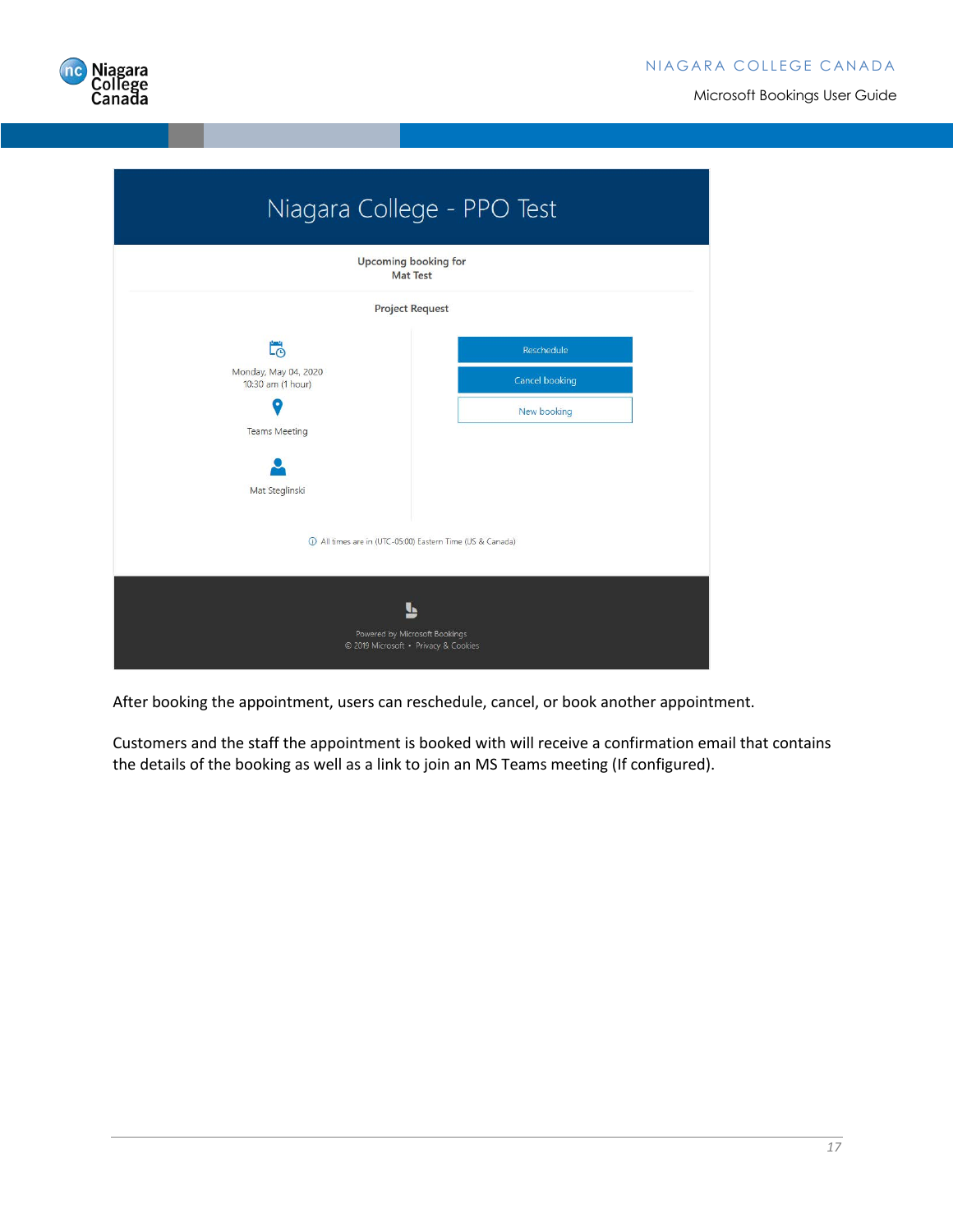



Customers will also receive a separate email to add the appointment to their appropriate calendar. For the staff who the appointment is booked with, the appointment will be automatically added to their Outlook calendar.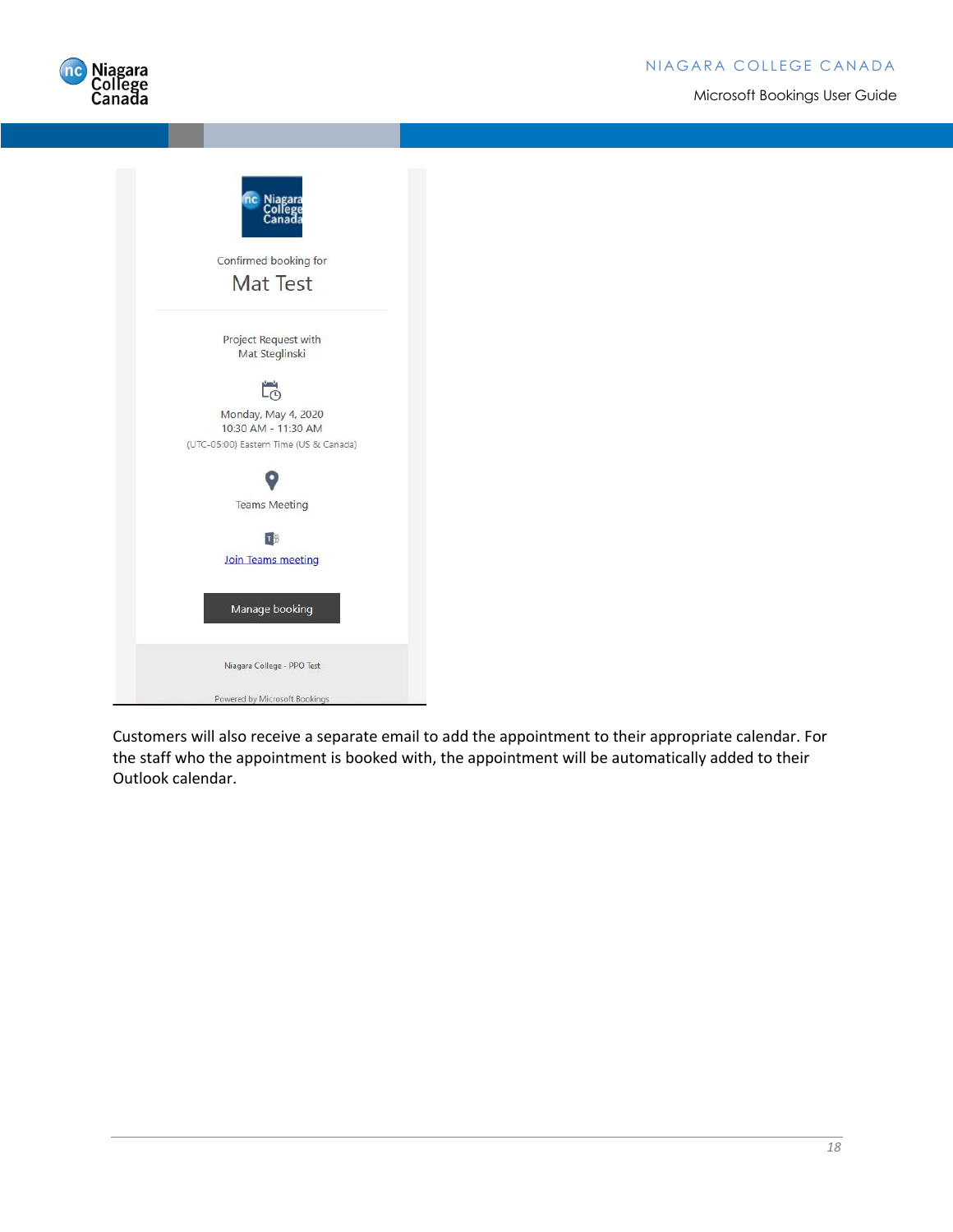

|      | <b>MONDAY</b>                                      |                                              |
|------|----------------------------------------------------|----------------------------------------------|
|      | 4                                                  |                                              |
|      |                                                    |                                              |
|      |                                                    |                                              |
| 7 AM |                                                    |                                              |
|      |                                                    |                                              |
| ٩    | Weekly Project Update &                            | <b>Consultation - Michelle</b>               |
|      |                                                    | Our office address<br>Niagara College - Test |
| ŋ    |                                                    |                                              |
|      | <b>Travel Tracking - Map Current Process</b>       |                                              |
|      | Microsoft Teams Meeting<br>Mat Stanlincki          |                                              |
|      | <b>Project Request -</b>                           |                                              |
| 1    | <b>Teams Meeting</b><br>Niagara College - PPO Test |                                              |
|      |                                                    |                                              |
| ) PM |                                                    |                                              |
|      |                                                    |                                              |
|      |                                                    |                                              |
|      |                                                    |                                              |
|      | <b>Travel Application</b>                          |                                              |
| 2    | Teams                                              |                                              |
|      | <b>Cole Hayes</b>                                  |                                              |
| ₹    |                                                    |                                              |

One day prior to the appointment, the user and the staff member will receive and email reminder that includes the date and time of the appointment: